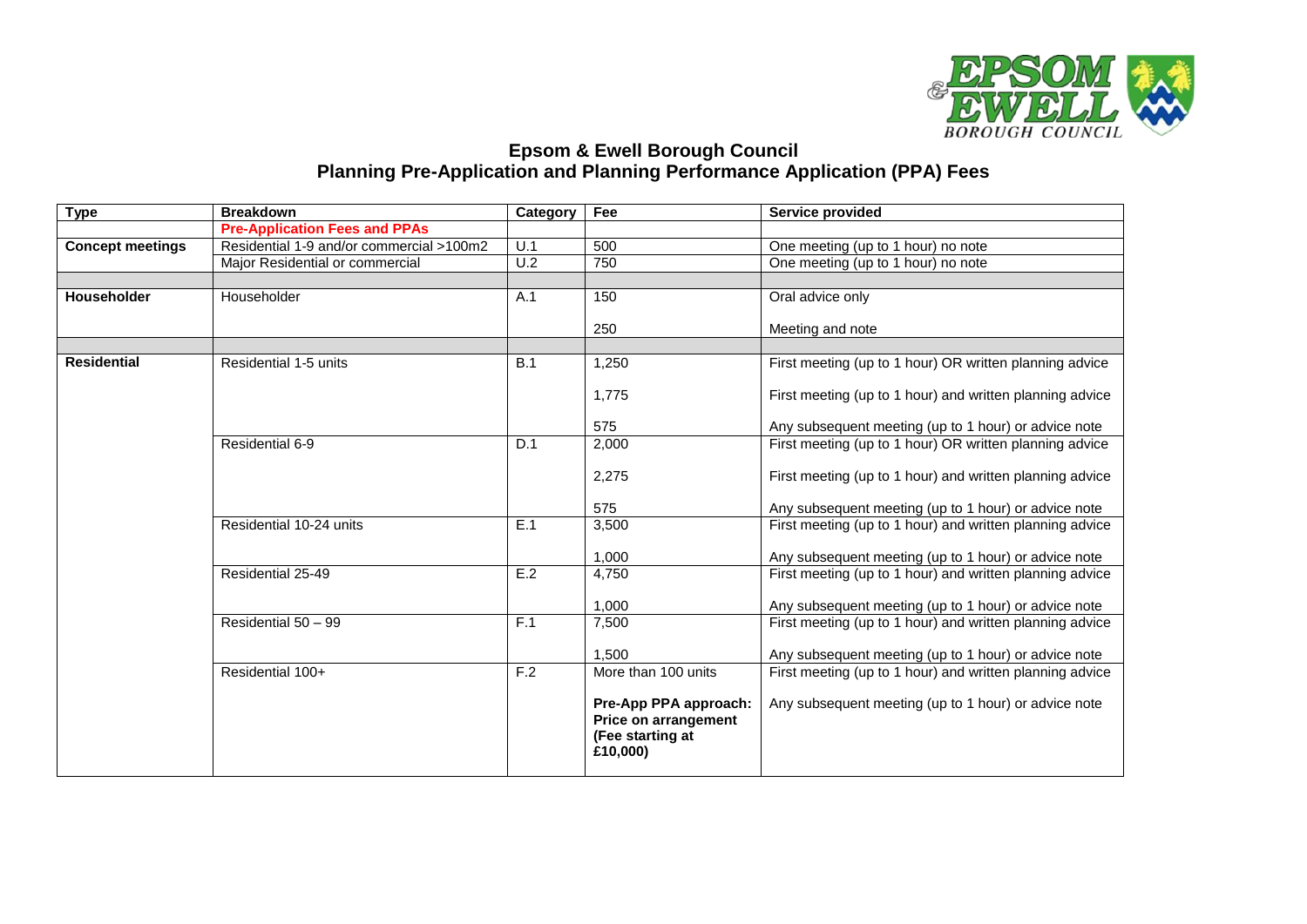

| <b>Type</b>               | <b>Breakdown</b>                         | Category         | Fee                                      | Service provided                          |
|---------------------------|------------------------------------------|------------------|------------------------------------------|-------------------------------------------|
|                           |                                          |                  |                                          |                                           |
| <b>Non-residential</b>    | Up to 99m2                               | A.1              | 600                                      | Meeting (up to 1 hour) plus advice note   |
|                           |                                          |                  |                                          |                                           |
|                           |                                          |                  |                                          | Subsequent meetings and advice notes 300  |
|                           | 100-499 m2                               | $\overline{B.1}$ | 1,250                                    | Meeting (up to 1 hour) plus advice note   |
|                           | Commercial, changes of use and mixed use |                  |                                          |                                           |
|                           | development                              |                  | 600                                      | Subsequent meetings and advice notes 6000 |
|                           | 500-999 m2                               | $\overline{B.2}$ | 2,275                                    | Meeting 9up to 1 hour) plus advice note   |
|                           | Commercial, changes of use and mixed use |                  |                                          |                                           |
|                           | development                              |                  | 600                                      | Subsequent meetings and advice notes 600  |
|                           | 1,000-1,999m2                            | E.1              | 3,120                                    | Meeting 9up to 1 hour) plus advice note   |
|                           | Commercial, changes of use and mixed use |                  |                                          |                                           |
|                           | development                              |                  | 720                                      | Subsequent meetings and advice notes 720  |
|                           | 2,000-9,999m2                            | F.1              | 6,600                                    | Meeting 9up to 1 hour) plus advice note   |
|                           | Commercial, Changes of use and mixed use |                  |                                          |                                           |
|                           | development<br>10,000+m2                 | F.2              | 900                                      | Subsequent meetings and advice notes 900  |
|                           |                                          |                  | Pre-App PPA approach:                    |                                           |
|                           |                                          |                  | Price on arrangement<br>(Fee starting at |                                           |
|                           |                                          |                  | £10,000)                                 |                                           |
|                           |                                          |                  |                                          |                                           |
|                           |                                          |                  |                                          |                                           |
| <b>Telecommunications</b> | Telecoms                                 | $\overline{C.1}$ | 360                                      | Meeting and advice note                   |
|                           | Telecoms masts/equip. on 10+ sites       | $\overline{C.5}$ | 3,100                                    | Meeting and advice note                   |
|                           |                                          |                  |                                          |                                           |
| Other                     | Adverts, Dropped kerbs                   | C.1              | 600                                      | Meeting (up to 1 hour) plus advice note   |
|                           | Advert (incl. listed building)           |                  | 850                                      | Meeting (up to 1 hour) plus advice note   |
| <b>Trees</b>              | TPO, Landscaping plans                   | C.2              | 155                                      |                                           |
| <b>Heritage assets</b>    | Listed Building Consents & HH in         | $\overline{C.3}$ | 550                                      | Meeting and advice note                   |
|                           | <b>Conservation Areas</b>                |                  |                                          |                                           |
|                           | LB extns                                 | C.4              | 465                                      | Meeting only                              |
|                           | Shopfronts                               | C.1              | 350                                      | Meeting only                              |
|                           | Shop fronts (Listed Building)            |                  | 550                                      | Meeting and advice note                   |
|                           |                                          |                  |                                          |                                           |
|                           | <b>Planning Application PPAs</b>         |                  |                                          |                                           |
|                           | Planning Performance Agreement (PPA)     | G.1              | Bespoke                                  |                                           |
|                           | residential over 150 dwellings, non-     |                  |                                          |                                           |
|                           | residential over 10,000 sqm.             |                  |                                          |                                           |